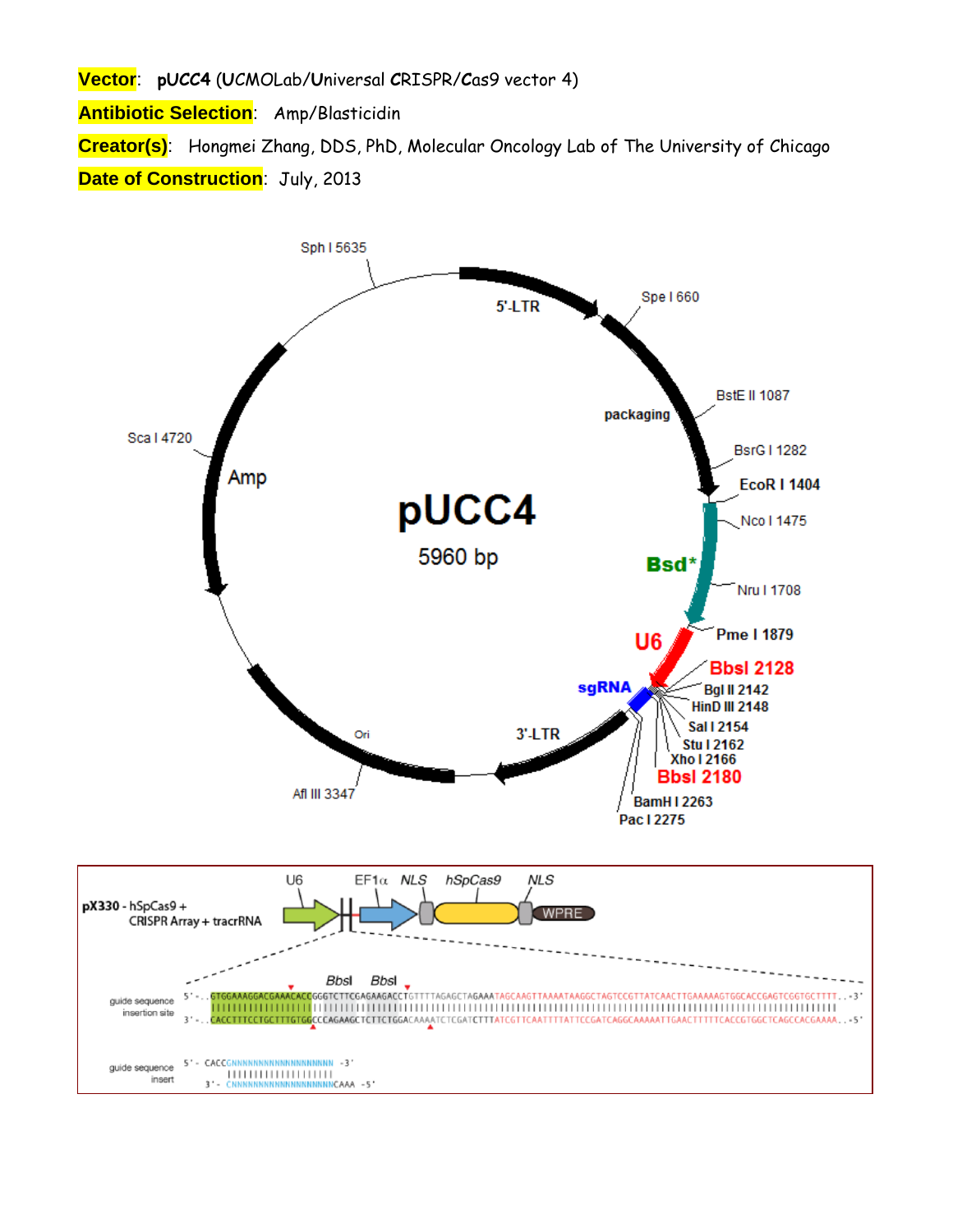## pUCC4 Full-Length Sequence

TGAAAGACCCCACCTGTAGGTTTGGCAAGCTAGCTTAAGTAACGCCATTTTGCAAGGCATGGAAAATACATAACTGAGAATAGAGAAGTTAGATCAAGGTTAGGAA CAGAGAGACAGCAGAATATGGGCCAAACAGGATATCTGTGGTAAGCAGTTCCTCCCCGGCTCAGGGCCAAGAACAGATGGTCCCCAGATGCGGTCCCGCCCTCAGC AGTTTCTAGAGAACCATCAGATGTTTCCAGGGTGCCCCAAGGACCTGAAATGACCCTGTGCCTTATTTGAACTAACCAATCAGTTCGCTTCTCGCTTCTGTTCGCG CGCTTCTGCTCCCCGAGCTCAATAAAAGAGCCCACAACCCCTCACTCGGCGCGCAGTCCTCCGATAGACTGCGTCGCCCGGGTACCCGTATTCCCAATAAAGCCT TAATGTTTGCGCCTGCGTCTGTACTAGTTAGCTAACTAGCTCTGTATCTGGCGGACCCGTGGTGGAACTGACGAGTTCTGAACACCCGGCCGAACCCTGGGAGAC GTCCCAGGGACTTTGGGGGCCCGTTTTTGTGGCCCGACCTGAGGAAGGGAGTCGATGTGGAATCCGACCCCGTCAGGATATGTGGTTCTGGTAGGAGACGAGAACCT ACTGTGTTTTCTGTATTTTGTCTGAAAATTAGGGCCAGACTGTTACCACTTTAAGTTTGACCTTAGGTCACTGGAAAGATGTCGAGCGGATCGCTCACAACCAGT  ${\tt CCGGGTTAAGATCAAGGTCTTTTTCACCTGGCCCGCATGGACACCCGACCAGGTCCCCTACATCGTGACCTGGGAGCCTTGGCTTTGACCCCCCCTCCCCTGGGTCCCTGGGTCC$  ${\tt CCTCACTCCTTCTCTAGGCGCCGGAATTCTGTTGACAATTAATCATCGGCATAGTATATCGGCATAGTATAATACGACAAGGTGAGGAACTAAACC$ ATGGCCAAGCCTTTGTCTCAAGAAGAATCCACCCTCATTGAAAGAGCAACGGCTACAATCAACAGCATCCCCATCTCTGAGGACTACAGCGTCG CCAGCGCAGCTCTCTCTAGCGACGGCCGCATCTTCACTGGTGTCAATGTATATCATTTTACTGGGGGACCTTGTGCAGAACTCGTGGTGCTGGG CACTGCTGCTGCTGCGGCAGCTGGCAACCTGACTTGTATCGTCGCGATCGGAAATGAGAACAGGGGCATCTTGAGCCCCTGCGGACGGTGCCGA  ${\tt CAGGTGCTTCTCGATCTGGATCCTGGAAAGCCATAGTGAAGGACAGTGAGCGACAGCGACGGGATTGGGATTCGTAATTGCTGCCCTATGAGGATAGGACAGCGACAGCTGGGATTGGGAATTGCTGCCCTATGAGGACAGTGAGGGACAGCGAGTAGGGATTGGGAATTGCTGCCCT$ CTGGTTATGTGGGAGGGCTAAGtttaaacGAGGCCTATTTCCCATGATTCCTTCATATTTGCATATACGATACAAGGCTGTTAGAGAGATAATTGGAATT AATTTGACTGTAAACACAAAGATATTAGTACAAAATACGTGACGTAGAAAGTAATATTTCTTGGGTAGTTTGCAGTTTTAAAATTATGTTTTAAAATGGACTATC ATATGCTTACCGTAACTTGAAAGTATTTCGATTTCTTGGCTTTATATATCTTGTGGAAAGGAcgaaa**cacc**gggtcttcg<mark>AGATCTAAGCTT</mark>GTCGAC AGGCCTCTCGAGaGAAGACctGTTTTAGAGCTAGAAATAGCAAGTTAAAATAAGGCTAGTCCGTTATCAACTTGAAAAAGTGGCACCGAGTCGGTGCTTTT GCCATTTTGCAAGGCATGGAAAATACATAACTGAGAATAGAGAAGTTCAGATCAAGGTTAGGAACAGAGAGACAGCAGAATATGGGCCAAACAGGATATCTGTGGT AAGCAGTTCCTGCCCCGGCTCAGGGCCAAGAACAGATGCTCCCCAGATGCGGTCCCGCCCTCAGCAGTTTCTAGAGAACCATCAGATGTTTCCAGGGTGCCCCAAG GACCTGAAATGACCCTGTGCCTTATTTGAACTAACCAATCAGTTCGCTTCTCGCTTCTGTTCGCGCGCTTCTGCTCCCCGAGCTCAATAAAAGAGCCCACAACCCC TCACTCGGCGCGCCAGTCCTCCGATAGACTGCGTCGCCCGGGTACCCGTGTATCCAATAAACCCTCTTGCAGTTGCATCCGACTTGTGGTCTCGCTGTTCCTTGGG AGGGTCTCCTCTGAGTGATTGACTACCCGTCAGCGGGGGTCTTTCATGGGTAACAGTTTCTTGAAGTTGGAGAACAACATTCTGAGGGTAGGAGTCGAATATTAAG TAACTCACATTAATTGCGTTGCGCTCACTGCCCGCTTTCCAGTCGGGAAACCTGTCGTGCCAGCTGCATTAATGAATCGGCCAACGCGCGGGAGAGGCGGTTTGC AGAATCAGGGGATAACGCAGGAAAGAACATGTGAGCAAAAGGCCAGCAAAAGGCCAGGAACCGTAAAAAGGCCGCGTTGCTGGCGTTTTTCCATAGGCTCCGCCC CCTGACGAGCATCACAAAAATCGACGCTCAAGTCAGAGGTGGCGAAACCCGACAGGACTATAAAGATACCAGGCGTTTCCCCCTGGAAGCTCCCTCGTGCGCTCTC CTGTTCCGACCCTGCCGCTTACCGGATACCTGTCCGCCTTTCTCCCTTCGGGAAGCGTGGCGCTTTCTCATAGCTCACGCTGTAGGTATCTCAGTTCGGTGTAGGT CGTTCGCTCCAAGCTGGGCTGTGTGCACGAACCCCCCGTTCAGCCCGACCGCTGCGCCTTATCCGGTAACTATCGTCTTGAGTCCAACCCGGTAAGACACGACTTA TCGCCACTGGCAGCAGCACTGGTAACAGGATTAGCAGAGCGAGGTATGTAGGCGGTGCTACAGAGTTCTTGAAGTGGTGGCCTAACTACGGCTACACTAGAAGGA TTGCAAGCAGCAGATTACGCGCAGAAAAAAAGGATCTCAAGAAGATCCTTTGATCTTTTCTACGGGGTCTGACGCTCAGTGGAACGAAAACTCACGTTAAGGGATT ACCAATGCTTAATCAGTGAGGCACCTATCTCAGCGATCTGTCTATTTCGTTCATCCATAGTTGCCTGACTCCCCGTCGTGTAGATAACTACGGATACGGGAGGCTT  ${\tt ACCATCTGGCCCCAGTGCTCGAATGATACCGCGAGACCCCACGCTCCACGCTCCAGATTTTACAGCAAATAAACCGCCAGCCCGAAGGGCCGAGCGCAGAGTGGTTACCGGATGATGCTGAAAGGCGCAGAGCGCAGCGAGCGAAGTGGT$  ${\tt CTCCTTCGGTCCTCGATCGTTGTCAGAAGTAGTTCGCCGGCAGTGTTATCACTCATGGTTATGGCACTCGCTAAATTCTCTTACTGCATGCCATCCGTAAGA$ TGCTTTTCTGTGACTGGTGAGTACTCAACCAAGTCATTCTGAGAATAGTGTATGCGGCGACCGAGTTGCTCTTGCCCGGCGTCAATACGGGATAATACCGCGCCAC ATAGCAGAACTTTAAAAGTGCTCATCATCGAAAACGTTCTCGGGGCGAAAACTCTCAAGGATCTTACCGCTGTTGAGATCCAGTTCGATGTAACCCACTCGTGC ACCCAACTGATCTTCAGCATCTTTTACTTTCACCAGCGTTTCTGGGTGAGCAAAAACAGGAAGGCAAAATGCCGCAAAAAAGGGAATAAGGGCGACACGGAAATGT TGAATACTCATACTCTTTCCTTTTCAATATTATTGAAGCATTTATCAGGGTTATTGTCTCATGAGCGGATACATATTTGAATGTATTTAGAAAAATAAACAAATAG GGGTTCCGCGCACATTTCCCCGAAAAGTGCCACCTGACGTCTAAGAAACCATTATTATCATGACATTAACCTATAAAAATAGGCGTATCACGAGGCCCTTTCGTCT CGCGCGTTTCGGTGATGACGGTGAAAACCTCTGACACATGCAGCTCCCGGAGACGGTCACAGCTTGTCTGTAAGCGGATGCCGGGAGCAGACAAGCCCGTCAGGGC GCGTCAGCGGGTGTTGGCGGGTGTCGGGGCTGGCTTAACTATGCGGCATCAGAGCAGATTGTACTGAGAGTGCACCATATGCGGTGTGAAATACCGCACAGATGCG TAAGGAGAAAAATACCGCATCAGGCGCCATTCGCCATTCAGGCTGCGAACTGTTGGGAAGGGCGATCGGTGCGGCCTCTTCGCTATTACGCCAGCTGGCGAAAGG 

|  | Unique enzymes in pUCC4: |  |  |  |
|--|--------------------------|--|--|--|
|--|--------------------------|--|--|--|

| Spe I          | A CTAG, T            | 660  |
|----------------|----------------------|------|
| <b>BstE II</b> | G`GTNAC.C            | 1087 |
| BsrG I         | T GTAC, A            | 1282 |
| EcoR I         | G`AATT.C             | 1404 |
| Nco I          | $C$ $CATG$ , $G$     | 1475 |
| Bsg I          | GTGCAG 22/20         | 1664 |
| Nru I          | <b>TCGICGA</b>       | 1708 |
| <b>BsaB</b> I  | <b>GATNN   NNATC</b> | 1775 |
| Pme I          | CTTT   AAAC          | 1879 |
| <b>BsaA I</b>  | <b>YACIGTR</b>       | 1993 |
| Bgl II         | A GATC. T            | 2142 |
| HinD III       | A AGCT. T            | 2148 |
| Sal I          | G`TCGA, C            | 2154 |
| Acc I          | GT `MK, AC           | 2155 |

| Stu I         | <b>AGG   CCT</b>       | 2162 |
|---------------|------------------------|------|
| PaeR7 I       | C`TCGA, G              | 2166 |
| Kho I         | C TCGA.G               | 2166 |
| <b>BamH I</b> | G`GATC, C              | 2263 |
| Pac I         | TTA, AT`TAA            | 2275 |
| Afl III       | A CRYG, T              | 3347 |
| Sca I         | <b>AGT   ACT</b>       | 4720 |
| Sph I         | G.CATG'C               | 5635 |
|               | Number of enzymes = 22 |      |

|  | The following enzymes do not cut in pUCC4: |  |  |  |  |  |  |
|--|--------------------------------------------|--|--|--|--|--|--|
|--|--------------------------------------------|--|--|--|--|--|--|

| Age I<br>BsiC I<br>I | Apa I<br><b>BsiW I</b> | Avr II<br>Bsm I  | Bcl I<br>Bsp120 I | Blp I<br><b>Bsp1286</b> |
|----------------------|------------------------|------------------|-------------------|-------------------------|
| BspM I               | BspM II                | <b>Bst1107 I</b> | <b>BstB</b> I     | <b>BstX I</b>           |
| Cla I                | Dra III                | Eco72 I          | Esp I             | Fse I                   |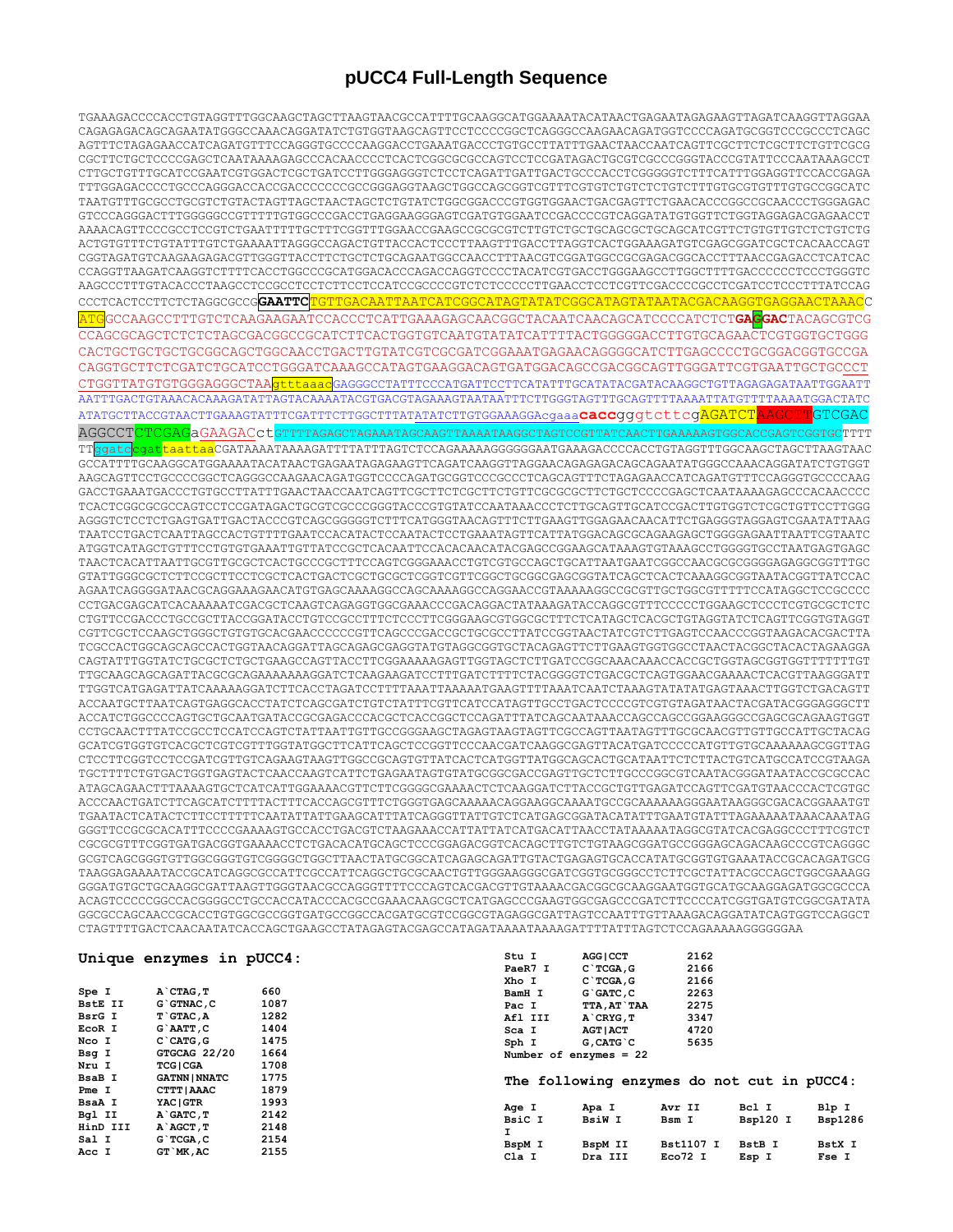| Hpa I         | Mlu I |      | Mun I                        | Not I  | Nsi I |                 |      | 747  | 1167 | 1236 | 1245 |
|---------------|-------|------|------------------------------|--------|-------|-----------------|------|------|------|------|------|
| PflM I        | Pml I |      | Rsr II                       | Sac II | Sfi I |                 |      | 1265 | 1266 | 1475 | 1780 |
| SnaB I        | Spl I |      | Srf I                        | Swa I  | Xca I |                 |      | 2485 | 2564 | 2574 | 2721 |
|               |       |      |                              |        |       |                 |      | 2784 | 3086 | 3507 | 5581 |
|               |       |      |                              |        |       |                 |      |      |      |      |      |
|               |       |      | pUCC4: sites sorted by name: |        |       |                 |      | 5659 | 5665 |      |      |
|               |       |      |                              |        |       | BsaW I          | (3)  | 3553 | 3700 | 4531 |      |
| Aat II        | (2)   | 745  | 5162                         |        |       | BseR I          | (4)  | 464  | 1293 | 1332 | 2787 |
| Acc I         | (1)   | 2155 |                              |        |       | Bsg I           | (1)  | 1664 |      |      |      |
| Acc65 I       | (2)   | 401  | 2725                         |        |       | <b>BsiE I</b>   | (9)  | 592  | 727  | 1596 | 1712 |
|               |       |      |                              |        |       |                 |      | 3263 | 3687 | 4610 | 4759 |
| Aci I         | (55)  | 197  | 203                          | 566    | 588   |                 |      | 5506 |      |      |      |
|               |       | 688  | 727                          | 860    | 901   |                 |      |      |      |      |      |
|               |       | 1042 | 1133                         | 1199   | 1298  | <b>BsiHKA I</b> | (6)  | 338  | 2662 | 3665 | 4826 |
|               |       | 1317 | 1355                         | 1596   | 1678  |                 |      | 4911 | 5408 |      |      |
|               |       | 1745 | 2521                         | 2527   | 2823  | BsmA I          | (21) | 107  | 475  | 531  | 609  |
|               |       | 3037 | 3140                         | 3196   | 3206  |                 |      | 734  | 832  | 949  | 1073 |
|               |       | 3230 | 3273                         | 3280   | 3301  |                 |      | 1132 | 1150 | 1328 | 1495 |
|               |       |      |                              |        |       |                 |      | 2307 | 2430 | 2777 | 2798 |
|               |       | 3392 | 3420                         | 3547   | 3566  |                 |      | 4302 | 5076 | 5229 | 5273 |
|               |       | 3687 | 3797                         | 3932   | 3941  |                 |      | 5945 |      |      |      |
|               |       | 4303 | 4394                         | 4585   | 4631  |                 |      |      |      |      |      |
|               |       | 4752 | 4796                         | 4873   | 4982  | BsmB I          | (7)  | 733  | 831  | 1072 | 1131 |
|               |       | 5081 | 5128                         | 5302   | 5341  |                 |      | 1329 | 5230 | 5272 |      |
|               |       | 5351 | 5377                         | 5415   | 5428  | BsmF I          | (10) | 172  | 185  | 564  | 729  |
|               |       | 5454 | 5511                         | 5770   |       |                 |      | 764  | 1205 | 1649 | 2496 |
| <b>Afe I</b>  | (2)   | 923  | 5701                         |        |       |                 |      | 2509 | 5641 |      |      |
|               |       |      |                              |        |       | BsoF I          | (34) | 727  | 901  | 917  | 920  |
| Afl II        | (3)   | 35   | 1006                         | 2357   |       |                 |      | 925  | 928  | 1133 | 1577 |
| Afl III       | (1)   | 3347 |                              |        |       |                 |      |      |      |      |      |
| Aha II        | (8)   | 742  | 1398                         | 4777   | 5159  |                 |      | 1596 | 1670 | 1673 | 1676 |
|               |       | 5463 | 5646                         | 5760   | 5781  |                 |      | 1679 | 1682 | 1846 | 3172 |
| Ahd I         | (4)   | 1020 | 2770                         | 2816   | 4240  |                 |      | 3253 | 3271 | 3274 | 3392 |
| Alu I         | (29)  | 30   | 34                           | 336    | 580   |                 |      | 3547 | 3690 | 3755 | 3758 |
|               |       |      |                              |        |       |                 |      | 3964 | 4292 | 4631 | 4658 |
|               |       | 668  | 676                          | 1579   | 1684  |                 |      | 4753 | 4982 | 5269 | 5378 |
|               |       | 2150 | 2189                         | 2352   | 2356  |                 |      | 5482 | 5555 |      |      |
|               |       | 2660 | 2979                         | 3012   | 3107  |                 |      |      |      |      |      |
|               |       | 3171 | 3289                         | 3515   | 3605  | BspH I          | (4)  | 4067 | 5075 | 5180 | 5704 |
|               |       | 3651 | 3908                         | 4429   | 4529  | Bsr I           | (16) | 374  | 1030 | 1058 | 1610 |
|               |       | 4592 | 5271                         | 5290   | 5535  |                 |      | 1634 | 2698 | 3148 | 3754 |
|               |       | 5891 |                              |        |       |                 |      | 3767 | 3881 | 4287 | 4405 |
|               |       |      |                              |        |       |                 |      | 4448 | 4715 | 4887 | 5593 |
| Alw I         | (14)  | 453  | 1051                         | 1357   | 1791  |                 |      | 1042 | 3039 | 3280 | 5081 |
|               |       | 2259 | 2270                         | 3909   | 3995  | BsrB I          | (4)  |      |      |      |      |
|               |       | 3995 | 4092                         | 4093   | 4557  | BsrD I          | (2)  | 4301 | 4475 |      |      |
|               |       | 4872 | 4878                         |        |       | BsrG I          | (1)  | 1282 |      |      |      |
| AlwN I        | (2)   | 2481 | 3763                         |        |       | <b>BssH II</b>  | (4)  | 317  | 368  | 2641 | 2692 |
| ApaL I        | (3)   | 3661 | 4907                         | 5404   |       | BssS I          | (4)  | 1651 | 3520 | 4904 | 5211 |
|               |       |      |                              |        |       | BstE II         | (1)  | 1087 |      |      |      |
| Apo I         | (2)   | 872  | 1404                         |        |       | BstN I          | (17) | 241  | 548  | 735  | 748  |
| Asc I         | (2)   | 368  | 2692                         |        |       |                 |      |      |      |      |      |
| Ase I         | (7)   | 1419 | 1954                         | 2271   | 2990  |                 |      | 1169 | 1194 | 1217 | 1237 |
|               |       | 3118 | 3177                         | 4412   |       |                 |      | 1267 | 1781 | 2565 | 3087 |
| Asp718        | (2)   | 401  | 2725                         |        |       |                 |      | 3375 | 3496 | 3509 | 5582 |
| Ava I         | (6)   | 331  | 397                          | 498    | 2166  |                 |      | 5859 |      |      |      |
|               |       |      |                              |        |       | BstU I          | (20) | 317  | 319  | 370  | 903  |
|               |       | 2655 | 2721                         |        |       |                 |      | 905  | 1135 | 1708 | 2641 |
| Ava II        | (13)  | 186  | 199                          | 254    | 551   |                 |      |      |      |      |      |
|               |       | 690  | 1219                         | 1636   | 2510  |                 |      | 2643 | 2694 | 3194 | 3196 |
|               |       | 2523 | 2578                         | 4378   | 4600  |                 |      | 3394 | 3975 | 4305 | 4798 |
|               |       | 5855 |                              |        |       |                 |      | 5130 | 5230 | 5232 | 5335 |
| BamH I        | (1)   | 2263 |                              |        |       | BstY I          | (8)  | 2142 | 2263 | 3988 | 3999 |
|               |       | 244  | 401                          | 1142   | 1397  |                 |      | 4085 | 4097 | 4865 | 4882 |
| Ban I         | (14)  |      |                              |        |       | Bsu36 I         | (2)  | 781  | 1018 |      |      |
|               |       | 1751 | 2241                         | 2568   | 2725  | Cac8 I          |      |      |      | 319  | 370  |
|               |       | 3091 | 4188                         | 5462   | 5645  |                 | (31) | 28   | 32   |      |      |
|               |       | 5759 | 5780                         |        |       |                 |      | 582  | 586  | 631  | 650  |
| Ban II        | (7)   | 338  | 351                          | 1741   | 2662  |                 |      | 1199 | 1572 | 1686 | 2350 |
|               |       | 2675 | 5712                         | 5726   |       |                 |      | 2354 | 2643 | 2694 | 3140 |
| Bbe I         | (5)   | 1401 | 5466                         | 5649   | 5763  |                 |      | 3169 | 3278 | 3364 | 3401 |
|               |       |      |                              |        |       |                 |      | 3961 | 4352 | 5365 | 5513 |
|               |       | 5784 |                              |        |       |                 |      | 5533 | 5537 | 5633 | 5674 |
| Bbs I         | (2)   | 2128 | 2180                         |        |       |                 |      | 5722 | 5764 | 5794 |      |
| Bbv I         | (9)   | 931  | 939                          | 1588   | 1693  |                 |      |      |      |      |      |
|               |       | 3766 | 3769                         | 3975   | 4669  | Cfr10 I         | (4)  | 629  | 4320 | 5783 | 5792 |
|               |       | 5280 |                              |        |       | Csp6 I          | (8)  | 402  | 658  | 1283 | 1983 |
| Bbv II        | (2)   | 2129 | 2179                         |        |       |                 |      | 2726 | 4719 | 5395 | 5906 |
| Bcn I         | (15)  | 164  | 399                          | 400    | 571   | Dde I           | (21) | 75   | 167  | 208  | 476  |
|               |       |      |                              |        |       |                 |      | 781  | 1018 | 1290 | 1553 |
|               |       | 724  | 2133                         | 2488   | 2723  |                 |      | 1872 | 2146 | 2397 | 2491 |
|               |       | 2724 | 3728                         | 4424   | 4775  |                 |      |      |      |      |      |
|               |       | 5276 | 5311                         | 5662   |       |                 |      | 2532 | 2801 | 2872 | 3622 |
| Bfa I         | (14)  | 31   | 219                          | 661    | 673   |                 |      | 4031 | 4197 | 4737 | 5163 |
|               |       | 1394 | 1586                         | 2190   | 2215  |                 |      | 5398 |      |      |      |
|               |       | 2353 | 2543                         | 3842   | 4095  | Dpn I           | (26) | 94   | 459  | 1046 | 1178 |
|               |       |      |                              |        |       |                 |      | 1363 | 1711 | 1772 | 1786 |
|               |       | 4430 | 5865                         |        |       |                 |      | 2144 | 2265 | 2417 | 3915 |
| Bgl I         | (2)   | 4360 | 5478                         |        |       |                 |      |      |      |      |      |
| Bgl II        | (1)   | 2142 |                              |        |       |                 |      | 3990 | 4001 | 4009 | 4087 |
| Bpm I         | (3)   | 2290 | 4310                         | 5928   |       |                 |      | 4099 | 4204 | 4545 | 4563 |
| Bsa I         | (6)   | 476  | 530                          | 1149   | 2778  |                 |      | 4609 | 4867 | 4884 | 4920 |
|               |       | 2799 | 4301                         |        |       |                 |      | 5505 | 5729 |      |      |
|               |       |      |                              |        |       | DpnII           | (26) | 92   | 457  | 1044 | 1176 |
| <b>BsaA I</b> | (1)   | 1993 |                              |        |       |                 |      | 1361 | 1709 | 1770 | 1784 |
| <b>BsaB</b> I | (1)   | 1775 |                              |        |       |                 |      |      |      |      |      |
| <b>BsaH I</b> | (8)   | 742  | 1398                         | 4777   | 5159  |                 |      | 2142 | 2263 | 2415 | 3913 |
|               |       | 5463 | 5646                         | 5760   | 5781  |                 |      | 3988 | 3999 | 4007 | 4085 |
| BsaJ I        | (30)  | 161  | 240                          | 250    | 397   |                 |      | 4097 | 4202 | 4543 | 4561 |
|               |       | 461  | 497                          | 546    | 547   |                 |      | 4607 | 4865 | 4882 | 4918 |
|               |       | 694  | 733                          | 734    | 746   |                 |      | 5503 | 5727 |      |      |
|               |       |      |                              |        |       |                 |      |      |      |      |      |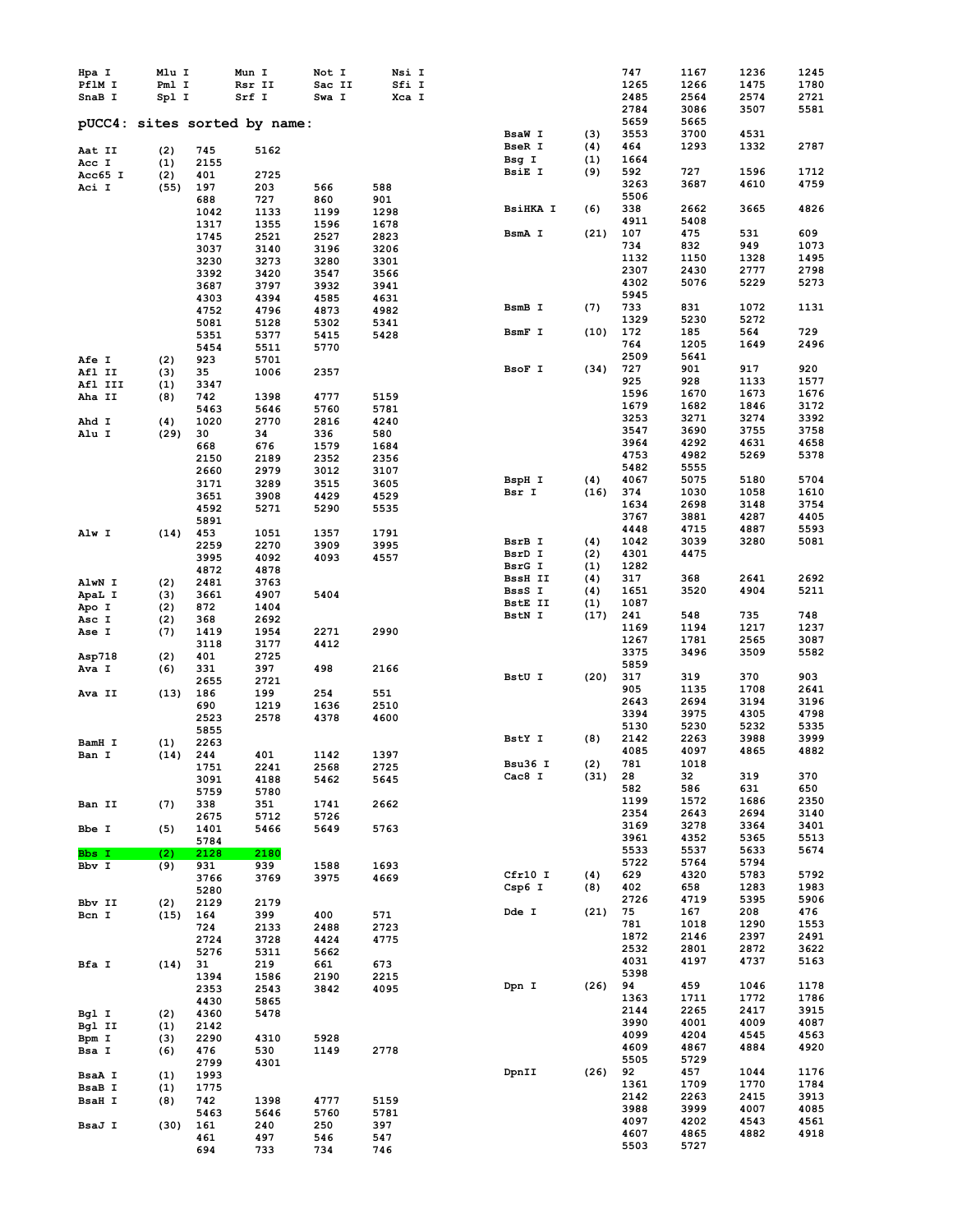| Dra I        | (6)  | 1879         | 2035         | 2048         | 4106         | Hpa II  | (25) | 163          | 398          | 569  | 630  |
|--------------|------|--------------|--------------|--------------|--------------|---------|------|--------------|--------------|------|------|
|              |      | 4125         | 4817         |              |              |         |      | 723          | 1401         | 2131 | 2487 |
|              |      |              |              |              |              |         |      |              |              |      |      |
| Drd I        | (3)  | 1564         | 3455         | 5324         |              |         |      | 2722         | 3065         | 3554 | 3701 |
| Dsa I        | (3)  | 694          | 1475         | 5665         |              |         |      | 3727         | 3917         | 4321 | 4355 |
| Eae I        | (10) | 582          | 724          | 1109         | 1130         |         |      | 4422         | 4532         | 4774 | 5275 |
|              |      | 1478         | 1593         | 3186         | 4628         |         |      | 5309         | 5661         | 5784 | 5793 |
|              |      | 5662         | 5794         |              |              |         |      | 5808         |              |      |      |
|              |      |              |              |              |              | Hph I   |      |              |              | 1472 |      |
| Eag I        | (2)  | 724          | 1593         |              |              |         | (13) | 1157         | 1183         |      | 4084 |
| Ear I        | (6)  | 1070         | 1311         | 2969         | 3231         |         |      | 4311         | 4725         | 4933 | 4966 |
|              |      | 5035         | 5523         |              |              |         |      | 5250         | 5259         | 5752 | 5797 |
| Eco47 III    | (2)  | 923          | 5701         |              |              |         |      | 5878         |              |      |      |
| Eco57 I      | (3)  | 3894         | 4908         | 5912         |              | Kas I   | (5)  | 1397         | 5462         | 5645 | 5759 |
| ECON I       | (2)  | 784          | 1392         |              |              |         |      | 5780         |              |      |      |
|              |      |              |              |              |              |         |      |              |              |      |      |
| Eco0109 I    | (7)  | 254          | 1219         | 1636         | 1886         | Kpn I   | (2)  | 405          | 2729         |      |      |
|              |      | 2578         | 5216         | 5670         |              | Mae I   | (14) | 31           | 219          | 661  | 673  |
| EcoR I       | (1)  | 1404         |              |              |              |         |      | 1394         | 1586         | 2190 | 2215 |
| EcoR II      | (17) | 239          | 546          | 733          | 746          |         |      | 2353         | 2543         | 3842 | 4095 |
|              |      | 1167         | 1192         | 1215         | 1235         |         |      | 4430         | 5865         |      |      |
|              |      |              |              |              |              |         |      |              |              |      |      |
|              |      | 1265         | 1779         | 2563         | 3085         | Mae II  | (10) | 742          | 1081         | 1122 | 1992 |
|              |      | 3373         | 3494         | 3507         | 5580         |         |      | 1997         | 4050         | 4466 | 4839 |
|              |      | 5857         |              |              |              |         |      | 5159         | 5601         |      |      |
| EcoR V       | (3)  | 140          | 2463         | 5848         |              | Mae III | (20) | 39           | 994          | 1022 | 1087 |
| <b>Ehe I</b> | (5)  | 1399         | 5464         | 5647         | 5761         |         |      | 1231         | 1993         | 2072 | 2361 |
|              |      | 5782         |              |              |              |         |      | 2839         | 3703         | 3766 | 3882 |
|              |      |              |              |              | 920          |         |      |              |              |      |      |
| Fnu4H I      | (34) | 727          | 901          | 917          |              |         |      | 4165         | 4496         | 4554 | 4707 |
|              |      | 925          | 928          | 1133         | 1577         |         |      | 4895         | 5283         | 5574 | 5594 |
|              |      | 1596         | 1670         | 1673         | 1676         | Mbo I   | (26) | 92           | 457          | 1044 | 1176 |
|              |      | 1679         | 1682         | 1846         | 3172         |         |      | 1361         | 1709         | 1770 | 1784 |
|              |      | 3253         | 3271         | 3274         | 3392         |         |      | 2142         | 2263         | 2415 | 3913 |
|              |      | 3547         | 3690         | 3755         | 3758         |         |      | 3988         | 3999         | 4007 | 4085 |
|              |      |              |              |              |              |         |      |              |              |      |      |
|              |      | 3964         | 4292         | 4631         | 4658         |         |      | 4097         | 4202         | 4543 | 4561 |
|              |      | 4753         | 4982         | 5269         | 5378         |         |      | 4607         | 4865         | 4882 | 4918 |
|              |      | 5482         | 5555         |              |              |         |      | 5503         | 5727         |      |      |
| Fok I        | (11) | 423          | 1140         | 1300         | 1528         | Mbo II  | (15) | 1086         | 1299         | 1509 | 1594 |
|              |      | 1763         | 2746         | 4206         | 4387         |         |      | 2129         | 2184         | 2985 | 3219 |
|              |      | 4674         |              |              |              |         |      |              |              |      |      |
|              |      |              | 5317         | 5561         |              |         |      | 4008         | 4081         | 4836 | 4914 |
| Fsp I        | (2)  | 4462         | 5485         |              |              |         |      | 5023         | 5511         | 5723 |      |
| Gdi II       | (9)  | 723          | 725          | 1129         | 1592         | Mme I   | (6)  | 829          | 1106         | 2786 | 2838 |
|              |      | 1594         | 3187         | 4627         | 5663         |         |      | 3561         | 3745         |      |      |
|              |      | 5795         |              |              |              | Mnl I   | (50) | 167          | 216          | 368  | 387  |
| Gsu I        | (3)  | 2291         | 4311         | 5929         |              |         |      | 432          | 460          | 484  | 506  |
|              |      |              |              |              |              |         |      |              |              |      | 872  |
| Hae I        | (7)  | 584          | 1111         | 1480         | 2162         |         |      | 510          | 566          | 776  |      |
|              |      | 3362         | 3373         | 3825         |              |         |      | 1168         | 1271         | 1304 | 1310 |
| Hae II       | (9)  | 925          | 1401         | 3225         | 3595         |         |      | 1313         | 1319         | 1349 | 1352 |
|              |      | 5466         | 5649         | 5703         | 5763         |         |      | 1367         | 1374         | 1390 | 1457 |
|              |      | 5784         |              |              |              |         |      | 1518         | 1548         | 1859 | 1860 |
| Hae III      | (29) | 129          | 173          | 584          | 726          |         |      | 1877         | 2172         | 2540 | 2692 |
|              |      |              |              |              |              |         |      |              |              |      |      |
|              |      | 762          | 774          | 987          | 1111         |         |      | 2711         | 2756         | 2783 | 2807 |
|              |      | 1132         | 1197         | 1480         | 1595         |         |      | 2867         | 3196         | 3245 | 3455 |
|              |      | 1888         | 2162         | 2452         | 2497         |         |      | 3528         | 3779         | 4179 | 4260 |
|              |      | 3188         | 3362         | 3373         | 3391         |         |      | 4406         | 4612         | 5207 | 5265 |
|              |      | 3825         | 4283         | 4363         | 4630         |         |      | 5525         | 5809         |      |      |
|              |      | 5217         | 5515         | 5664         | 5672         | Msc I   | (3)  | 584          | 1111         | 1480 |      |
|              |      |              |              |              |              |         |      |              |              |      |      |
|              |      | 5796         |              |              |              | Mse I   | (30) | 36           | 1007         | 1119 | 1149 |
| Hga I        | (10) | 381          | 642          | 895          | 1555         |         |      | 1173         | 1419         | 1878 | 1954 |
|              |      | 2705         | 3457         | 4035         | 4767         |         |      | 2034         | 2047         | 2204 | 2271 |
|              |      | 5325         | 5794         |              |              |         |      | 2275         | 2358         | 2892 | 2990 |
| HgiA I       | (6)  | 338          | 2662         | 3665         | 4826         |         |      | 3118         | 3177         | 4053 | 4105 |
|              |      | 4911         | 5408         |              |              |         |      | 4110         | 4124         | 4177 | 4412 |
| HgiE II      | (2)  | 3926         | 5406         |              |              |         |      | 4451         | 4816         | 5188 | 5369 |
|              |      |              |              |              |              |         |      |              |              |      |      |
| Hha I        | (36) | 319          | 321          | 370          | 372          |         |      | 5566         | 5836         |      |      |
|              |      | 648          | 905          | 924          | 1400         | Msl I   | (2)  | 4492         | 4651         |      |      |
|              |      | 1576         | 2643         | 2645         | 2694         | Msp I   | (25) | 163          | 398          | 569  | 630  |
|              |      | 2696         | 2971         | 3131         | 3196         |         |      | 723          | 1401         | 2131 | 2487 |
|              |      | 3224         | 3257         | 3527         | 3594         |         |      | 2722         | 3065         | 3554 | 3701 |
|              |      | 3694         | 3868         | 3977         | 4370         |         |      | 3727         | 3917         | 4321 | 4355 |
|              |      | 4463         | 4800         | 5132         | 5232         |         |      | 4422         | 4532         | 4774 | 5275 |
|              |      |              |              |              |              |         |      |              |              |      |      |
|              |      | 5335         | 5465         | 5486         | 5619         |         |      | 5309         | 5661         | 5784 | 5793 |
|              |      | 5648         | 5702         | 5762         | 5783         |         |      | 5808         |              |      |      |
| HinC II      | (2)  | 1413         | 2156         |              |              | MspA1 I | (10) | 588          | 1684         | 2823 | 3171 |
| Hind II      | (2)  | 1413         | 2156         |              |              |         |      | 3689         | 3934         | 4875 | 5341 |
| HinD III     | (1)  | 2148         |              |              |              |         |      | 5535         | 5891         |      |      |
| Hinf I       | (17) | 442          | 450          | 791          | 802          | Nae I   |      | 631          | 5794         |      |      |
|              |      |              |              |              |              |         | (2)  |              |              |      |      |
|              |      | 1501         | 1833         | 1901         | 2247         | Nar I   | (5)  | 1398         | 5463         | 5646 | 5760 |
|              |      | 2882         | 2904         | 2925         | 3182         |         |      | 5781         |              |      |      |
|              |      | 3247         | 3322         | 3718         | 4235         | Nci I   | (15) | 163          | 398          | 399  | 570  |
|              |      | 5873         |              |              |              |         |      | 723          | 2132         | 2487 | 2722 |
| HinI I       | (8)  | 742          | 1398         | 4777         | 5159         |         |      | 2723         | 3727         | 4423 | 4774 |
|              |      | 5463         | 5646         |              |              |         |      | 5275         | 5310         | 5661 |      |
|              |      |              |              | 5760         | 5781         |         |      |              |              |      |      |
| HinP I       | (36) | 317          | 319          | 368          | 370          | Nco I   | (1)  | 1475         |              |      |      |
|              |      | 646          | 903          | 922          | 1398         | Nde I   | (2)  | 2062         | 5411         |      |      |
|              |      | 1574         | 2641         | 2643         | 2692         | NgoM I  | (2)  | 629          | 5792         |      |      |
|              |      | 2694         | 2969         | 3129         | 3194         | Nhe I   | (2)  | 30           | 2352         |      |      |
|              |      | 3222         | 3255         | 3525         | 3592         | Nla III | (18) | 62           | 1205         | 1479 | 1901 |
|              |      |              |              |              |              |         |      |              |              |      |      |
|              |      | 3692         | 3866         | 3975         | 4368         |         |      | 2384         | 2838         | 3005 | 3351 |
|              |      | 4461         | 4798         | 5130         | 5230         |         |      | 4071         | 4562         | 4572 | 4650 |
|              |      |              |              |              |              |         |      |              |              |      |      |
|              |      | 5333<br>5646 | 5463<br>5700 | 5484<br>5760 | 5617<br>5781 |         |      | 4686<br>5635 | 5079<br>5708 | 5184 | 5268 |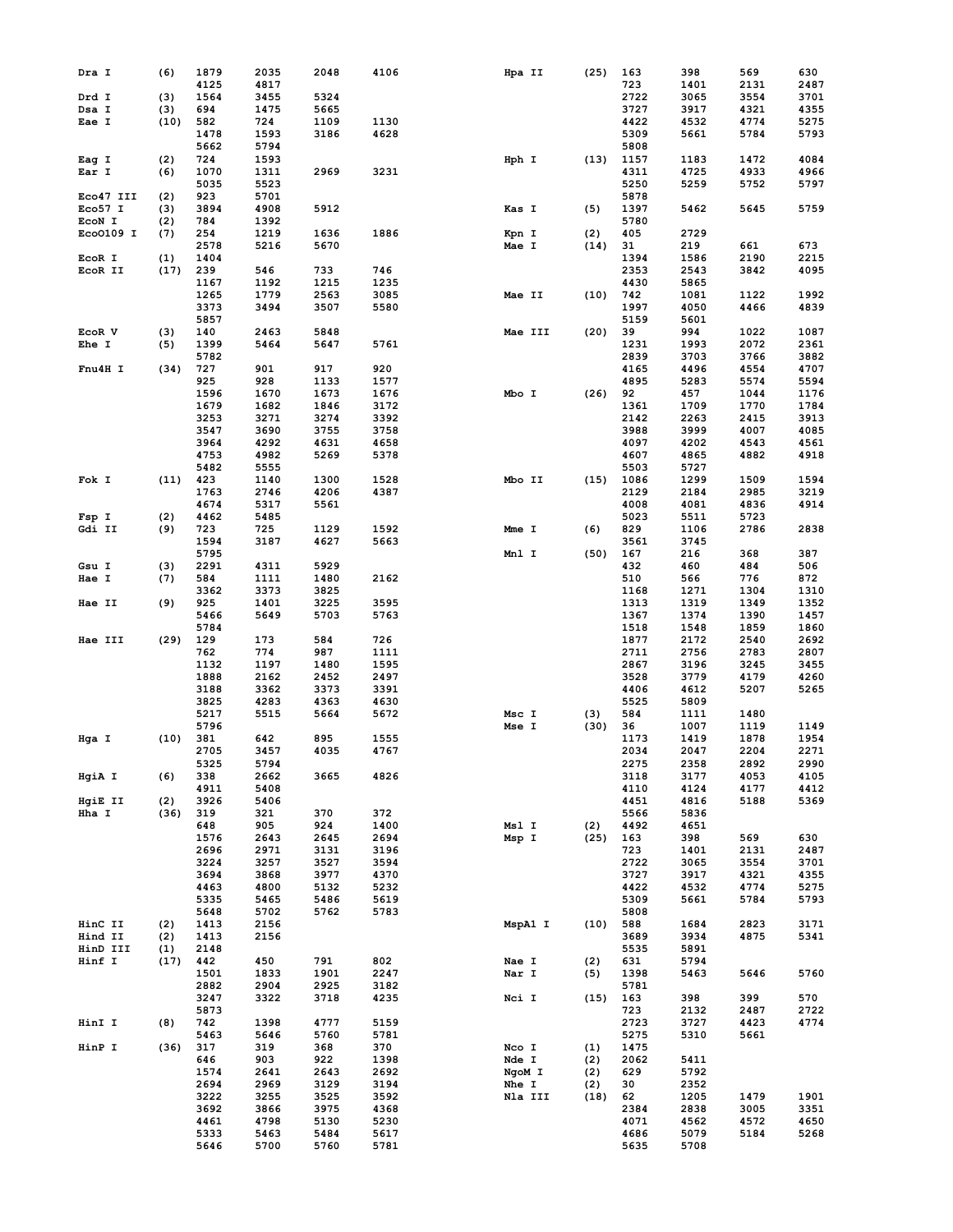| Nla IV           | (33)        | 188<br>521<br>893<br>1637<br>2512 | 201<br>552<br>1144<br>1753<br>2525 | 246<br>692<br>1221<br>2243<br>2570 | 403<br>761<br>1399<br>2265<br>2727 | Tsp45 I<br>Tth111 I<br>Tth111 II   | (7)<br>(4)<br>(8)                                         | 1901<br>1022<br>4707<br>390<br>146 |                                | 2925<br>1231<br>5283<br>811<br>422 | 3182<br>1993<br>5594<br>1217<br>613 | 3322<br>4496<br>2714<br>632          |                                                      |
|------------------|-------------|-----------------------------------|------------------------------------|------------------------------------|------------------------------------|------------------------------------|-----------------------------------------------------------|------------------------------------|--------------------------------|------------------------------------|-------------------------------------|--------------------------------------|------------------------------------------------------|
|                  |             | 3093                              | 3379                               | 3418                               | 4190                               |                                    |                                                           | 2469                               |                                | 3936                               | 3945                                | 3975                                 |                                                      |
|                  |             | 4284<br>5464                      | 4325<br>5647                       | 4536<br>5671                       | 5126<br>5761                       | Vsp I                              | (7)                                                       | 1419<br>3118                       |                                | 1954<br>3177                       | 2271<br>4412                        | 2990                                 |                                                      |
|                  |             | 5782                              |                                    |                                    |                                    | Xba I                              | (2)                                                       | 218                                |                                | 2542                               |                                     |                                      |                                                      |
| Nru I            | (1)         | 1708                              |                                    |                                    |                                    | Xho I                              | (1)                                                       | 2166                               |                                |                                    |                                     |                                      |                                                      |
| Nsp7524 I        | (3)<br>(10) | 3347<br>588                       | 5264<br>1684                       | 5631<br>2823                       | 3171                               | Xho II                             | (8)                                                       | 2142<br>4085                       |                                | 2263<br>4097                       | 3988<br>4865                        | 3999<br>4882                         |                                                      |
| NspB II          |             | 3689                              | 3934                               | 4875                               | 5341                               | Xma I                              | (2)                                                       | 397                                |                                | 2721                               |                                     |                                      |                                                      |
|                  |             | 5535                              | 5891                               |                                    |                                    | Xma III                            | (2)                                                       | 724                                |                                | 1593                               |                                     |                                      |                                                      |
| NspH I           | (3)         | 3351                              | 5268                               | 5635                               |                                    | Xmn I                              | (3)                                                       | 2953                               |                                | 2991                               | 4839                                |                                      |                                                      |
| Pac I<br>PaeR7 I | (1)         | 2275<br>2166                      |                                    |                                    |                                    |                                    |                                                           |                                    |                                |                                    |                                     |                                      |                                                      |
| Pal I            | (1)<br>(29) | 129                               | 173                                | 584                                | 726                                | Site usage in pUCC4:               |                                                           |                                    |                                |                                    |                                     |                                      |                                                      |
|                  |             | 762                               | 774                                | 987                                | 1111                               | Aat II                             | $G, ACGT$ $C$                                             |                                    | 2                              | Acc I                              |                                     | GT MK, AC                            | 1                                                    |
|                  |             | 1132                              | 1197                               | 1480                               | 1595                               | Acc65 I                            | G`GTAC, C                                                 |                                    | 2                              | Aci I                              | $C^{\dagger}CG, C$                  |                                      | 55                                                   |
|                  |             | 1888                              | 2162                               | 2452                               | 2497                               | <b>Afe I</b><br>Afl III            | <b>AGC   GCT</b><br>A CRYG, T                             |                                    | 2<br>1                         | Afl II<br>Age I                    |                                     | $C$ TTAA, $G$<br>A CCGG, T           | 3<br>$\overline{\phantom{a}}$                        |
|                  |             | 3188<br>3825                      | 3362<br>4283                       | 3373<br>4363                       | 3391<br>4630                       | Aha II                             | GR`CG, YC                                                 |                                    | 8                              | Ahd I                              |                                     | <b>GACNN, N`NNGTC</b>                | $\pmb{4}$                                            |
|                  |             | 5217                              | 5515                               | 5664                               | 5672                               | Alu I                              | AG CT                                                     |                                    | 29                             | Alw I                              |                                     | GGATC 8/9                            | 14                                                   |
|                  |             | 5796                              |                                    |                                    |                                    | AlwN I<br>ApaL I                   | CAG, NNN CTG<br>$G$ <sup><math>\cdot</math></sup> TGCA, C |                                    | 2<br>з                         | Apa I<br>Apo I                     |                                     | G, GGCC `C<br>R`AATT, Y              | $\overline{\phantom{a}}$<br>$\overline{\mathbf{2}}$  |
| Ple I            | (4)         | 799                               | 2255                               | 2890                               | 3726                               | Asc I                              | GG`CGCG, CC                                               |                                    | 2                              | Ase I                              |                                     | AT`TA, AT                            | $\boldsymbol{7}$                                     |
| Pme I<br>PpuM I  | (1)<br>(4)  | 1879<br>254                       | 1219                               | 1636                               | 2578                               | Asp718<br>Ava II                   | $G$ $G$ TAC, $C$<br>$G$ $GWC$ , $C$                       |                                    | 2<br>13                        | Ava I<br>Avr II                    |                                     | $C$ $YCGR, G$<br>$C$ $CTAG$ , $G$    | 6<br>$\overline{\phantom{a}}$                        |
| Psp1406 I        | (2)         | 4466                              | 4839                               |                                    |                                    | BamH I                             | $G$ $GATC$ , $C$                                          |                                    | 1                              | Ban I                              |                                     | $G$ $GYRC$ , $C$                     | 14                                                   |
| PspA I           | (2)         | 397                               | 2721                               |                                    |                                    | Ban II<br>Bbs I                    | G, RGCY `C<br>GAAGAC 8/12                                 |                                    | 7<br>2                         | Bbe I<br>Bbv I                     |                                     | $G, GCGC$ $C$<br><b>GCAGC 13/17</b>  | 5<br>9                                               |
| Pst I            | (3)         | 921                               | 929                                | 1105                               |                                    | Bbv II                             | GAAGAC 7/11                                               |                                    | 2                              | Bcl I                              |                                     | T`GATC, A                            | $\overline{\phantom{a}}$                             |
| Pvu I            | (3)         | 1712<br>1684                      | 4610                               | 5506                               |                                    | Bcn I                              | $CC, S$ GG                                                |                                    | 15                             | Bfa I                              | $C$ TA, G                           |                                      | 14                                                   |
| Pvu II<br>Rsa I  | (4)<br>(8)  | 403                               | 3171<br>659                        | 5535<br>1284                       | 5891<br>1984                       | Bgl I<br>Blp I                     | <b>GCCN, NNN NGGC</b><br>GC `TNA, GC                      |                                    | 2<br>$\overline{\phantom{a}}$  | Bgl II<br>Bpm I                    |                                     | A GATC, T<br>CTGGAG 22/20            | 1<br>3                                               |
|                  |             | 2727                              | 4720                               | 5396                               | 5907                               | Bsa I                              | GGTCTC 7/11                                               |                                    | 6                              | <b>BsaA I</b>                      | <b>YAC GTR</b>                      |                                      | 1                                                    |
| Sac I            | (2)         | 338                               | 2662                               |                                    |                                    | BsaB I<br>BsaJ I                   | <b>GATNN   NNATC</b><br>$C$ CNNG, $G$                     |                                    | 1<br>30                        | <b>BsaH I</b><br><b>BsaW I</b>     |                                     | GR`CG, YC<br>$W$ $CCGG, W$           | 8<br>з                                               |
| Sal I            | (1)         | 2154                              |                                    |                                    |                                    | <b>BseR I</b>                      | GAGGAG 16/14                                              |                                    | 4                              | Bsg I                              |                                     | GTGCAG 22/20                         | 1                                                    |
| Sap I<br>Sau3A I | (2)<br>(26) | 2969<br>92                        | 3231<br>457                        | 1044                               | 1176                               | BsiC I<br><b>BsiHKA I</b>          | TT CG, AA<br>G, WGCW `C                                   |                                    | $\overline{\phantom{a}}$<br>6  | <b>BsiE I</b><br>BsiW I            |                                     | CG, RY `CG<br>$C$ GTAC, $G$          | 9<br>$\overline{\phantom{a}}$                        |
|                  |             | 1361                              | 1709                               | 1770                               | 1784                               | Bsm I                              | GAATG, C 7                                                |                                    |                                | BsmA I                             |                                     | GTCTC 79                             | 21                                                   |
|                  |             | 2142                              | 2263                               | 2415                               | 3913                               | BsmB I                             | CGTCTC 7/11                                               |                                    | 7<br>34                        | BsmF I                             |                                     | $GGGAC$ 15/19                        | 10<br>$\overline{\phantom{a}}$                       |
|                  |             | 3988                              | 3999                               | 4007                               | 4085                               | BsoF I<br>Bsp1286 I                | $GC$ $N$ , $GC$<br>$G, DGCH$ $C$                          |                                    | $\overline{\phantom{a}}$       | Bsp120 I<br>BspH I                 |                                     | $G$ $GC$ , $C$<br>$T$ $CATG, A$      | 4                                                    |
|                  |             | 4097<br>4607                      | 4202<br>4865                       | 4543<br>4882                       | 4561<br>4918                       | BspM I                             | ACCTGC 10/14                                              |                                    | $\overline{\phantom{0}}$       | BspM II                            |                                     | $T$ $CCGG, A$                        | $\overline{\phantom{a}}$                             |
|                  |             | 5503                              | 5727                               |                                    |                                    | Bsr I<br>BsrD I                    | ACT, GG<br>GCAATG, 8                                      |                                    | 16<br>2                        | BsrB I<br>BsrG I                   |                                     | GAG   CGG<br>T GTAC, A               | 4<br>1                                               |
| Sau96 I          | (27)        | 127                               | 171                                | 186                                | 199                                | <b>BssH II</b>                     | $G$ $CGCG, C$                                             |                                    | 4                              | BssS I                             |                                     | $C$ TCGT, $G$                        | 4                                                    |
|                  |             | 254                               | 551                                | 690                                | 760                                | <b>Bst1107 I</b><br><b>BstE II</b> | <b>GTA   TAC</b><br>$G$ GTNAC, $C$                        |                                    | 1                              | BstB I<br><b>BstN I</b>            |                                     | TT CG, AA<br>$CC^W$ , GG             | $\overline{\phantom{a}}$<br>17                       |
|                  |             | 773                               | 985                                | 1196                               | 1219                               | BstU I                             | CG CG                                                     |                                    | 20                             | BstX I                             |                                     | <b>CCAN, NNNN NTGG</b>               | $\overline{\phantom{a}}$                             |
|                  |             | 1636<br>2510                      | 1886<br>2523                       | 2450<br>2578                       | 2495<br>4282                       | BstY I<br>Cac8 I                   | R GATC, Y<br><b>GCN   NGC</b>                             |                                    | 8<br>31                        | Bsu36 I<br>Cfr10 I                 |                                     | CC `TNA, GG<br>$R$ $CCGG, Y$         | 2<br>4                                               |
|                  |             | 4361                              | 4378                               | 4600                               | 5216                               | Cla I                              | $AT$ $CG, AT$                                             |                                    | $\overline{\phantom{a}}$       | Csp6 I                             | $G$ TA, $C$                         |                                      | 8                                                    |
|                  |             | 5513                              | 5670                               | 5855                               |                                    | Dde I                              | $C$ TNA, $G$                                              |                                    | 21                             | Dpn I                              | GA   TC                             |                                      | 26                                                   |
| Sca I            | (1)         | 4720                              |                                    |                                    |                                    | DpnII<br>Dra III                   | `GATC,<br>CAC, NNN GTG                                    |                                    | 26<br>$\overline{\phantom{a}}$ | Dra I<br>Drd I                     | <b>TTT   AAA</b>                    | <b>GACNN, NN NNGTC</b>               | 6<br>з                                               |
| ScrF I           | (32)        | 163<br>548                        | 241<br>570                         | 398<br>723                         | 399<br>735                         | Dsa I                              | $C$ $CRYG$ , $G$                                          |                                    | з                              | Eae I                              |                                     | $Y$ $GGCC$ , $R$                     | 10                                                   |
|                  |             | 748                               | 1169                               | 1194                               | 1217                               | Eag I<br>Eco47 III                 | C GGCC, G<br><b>AGC   GCT</b>                             |                                    | 2<br>2                         | Ear I<br>Eco57 I                   |                                     | CTCTTC 7/10<br>CTGAAG 21/19          | 6<br>з                                               |
|                  |             | 1237                              | 1267                               | 1781                               | 2132                               | Eco72 I                            | <b>CAC   GTG</b>                                          |                                    |                                | EcoN I                             |                                     | CCTNN `N, NNAGG                      | 2                                                    |
|                  |             | 2487                              | 2565                               | 2722                               | 2723                               | Eco0109 I<br>EcoR II               | RG GNC, CY<br>CCWGG,                                      |                                    | 7<br>17                        | EcoR I<br>EcoR V                   |                                     | $G$ AATT, $C$<br><b>GAT   ATC</b>    | ${\bf 1}$<br>з                                       |
|                  |             | 3087<br>3727                      | 3375<br>4423                       | 3496<br>4774                       | 3509<br>5275                       | Ehe I                              | GGC   GCC                                                 |                                    | 5                              | Esp I                              |                                     | GC `TNA, GC                          | $\overline{\phantom{a}}$                             |
|                  |             | 5310                              | 5582                               | 5661                               | 5859                               | Fnu4H I<br>Fse I                   | GC'N, GC<br>GG, CCGG `CC                                  |                                    | 34<br>$\overline{\phantom{a}}$ | Fok I<br>Fsp I                     |                                     | GGATG $14/18$<br><b>TGC   GCA</b>    | 11<br>2                                              |
| Sec I            | (30)        | 161                               | 240                                | 250                                | 397                                | Gdi II                             | YGGC, CG                                                  |                                    | 9                              | Gsu I                              |                                     | CTGGAG 21/19                         | з                                                    |
|                  |             | 461<br>694                        | 497<br>733                         | 546<br>734                         | 547<br>746                         | Hae I<br>Hae III                   | <b>WGG   CCW</b><br>GG CC                                 |                                    | 7<br>29                        | Hae II<br>Hga I                    |                                     | R, GCGC `Y<br>GACGC 9/14             | 9<br>10                                              |
|                  |             | 747                               | 1167                               | 1236                               | 1245                               | HgiA I                             | G, WGCW `C                                                |                                    | 6                              | HgiE II                            |                                     | ACCNNNNNNGGT -1/132                  |                                                      |
|                  |             | 1265                              | 1266                               | 1475                               | 1780                               | Hha I                              | $G, CG$ $C$<br><b>GTY   RAC</b>                           |                                    | 36<br>$\overline{2}$           | HinC II                            |                                     | <b>GTY   RAC</b>                     | 2<br>1                                               |
|                  |             | 2485                              | 2564                               | 2574                               | 2721                               | Hind II<br>Hinf I                  | $G$ `ANT, $C$                                             |                                    | 17                             | HinD III<br>HinI I                 |                                     | A AGCT, T<br>GR`CG, YC               | 8                                                    |
|                  |             | 2784                              | 3086                               | 3507                               | 5581                               | HinP I                             | $G^{\dagger}CG, C$                                        |                                    | 36                             | Hpa I                              |                                     | <b>GTT   AAC</b>                     | $\overline{\phantom{a}}$                             |
| SfaN I           | (20)        | 5659<br>185                       | 5665<br>444                        | 641                                | 938                                | Hpa II<br>Kas I                    | $C^{\dagger}CG, G$<br>G`GCGC, C                           |                                    | 25<br>5                        | Hph I<br>Kpn I                     |                                     | GGTGA 12/11<br>G, GTAC `C            | 13<br>2                                              |
|                  |             | 1549                              | 1606                               | 1738                               | 1784                               | Mae I                              | $C^T A, G$                                                |                                    | 14                             | Mae II                             | $A^C$ <sub>CG</sub> , $T$           |                                      | 10                                                   |
|                  |             | 2509                              | 2767                               | 3443                               | 4495                               | Mae III<br>Mbo II                  | `GTNAC,<br>GAAGA 12/11                                    |                                    | 20<br>15                       | Mbo I<br>Mlu I                     | `GATC,                              | A CGCG, T                            | 26<br>$\overline{\phantom{a}}$                       |
|                  |             | 4688                              | 4935                               | 5296                               | 5388                               | Mme I                              | TCCRAC 25/23                                              |                                    | 6                              | Mnl I                              |                                     | CCTC 10/10                           | 50                                                   |
| Sfc I            | (10)        | 5426<br>15                        | 5464<br>917                        | 5780<br>925                        | 5792<br>1101                       | Msc I<br>Msl I                     | <b>TGG   CCA</b><br><b>CAYNN   NNRTG</b>                  |                                    | з<br>2                         | Mse I<br>Msp I                     | $T$ TA, A<br>$C^{\dagger}CG, G$     |                                      | 30<br>25                                             |
|                  |             | 1560                              | 2337                               | 3612                               | 3803                               | MspA1 I                            | CMG   CKG                                                 |                                    | 10                             | Mun I                              |                                     | C AATT, G                            | $\overline{\phantom{a}}$                             |
|                  |             | 4481                              | 5899                               |                                    |                                    | Nae I                              | GCC   GGC                                                 |                                    | 2                              | Nar I                              |                                     | GG `CG, CC                           | 5                                                    |
| Sma I            | (2)         | 399                               | 2723                               |                                    |                                    | Nci I<br>Nde I                     | $CC$ `S, GG<br>CA`TA, TG                                  |                                    | 15<br>2                        | Nco I<br>NgoM I                    |                                     | $C$ $CATG$ , $G$<br>$G$ $CCGG$ , $C$ | 1<br>$\overline{\mathbf{2}}$                         |
| Spe I<br>Sph I   | (1)<br>(1)  | 660<br>5635                       |                                    |                                    |                                    | Nhe I                              | $G$ $CTAG$ , $C$                                          |                                    | $\overline{2}$                 | Nla III                            | , CATG`                             |                                      | 18                                                   |
| Ssp I            | (2)         | 2890                              | 5044                               |                                    |                                    | Nla IV<br>Nru I                    | <b>GGN   NCC</b><br><b>TCG   CGA</b>                      |                                    | 33<br>1                        | Not I<br>Nsi I                     |                                     | GC `GGCC, GC<br>A, TGCA`T            | $\overline{\phantom{a}}$<br>$\overline{\phantom{a}}$ |
| Stu I            | (1)         | 2162                              |                                    |                                    |                                    | Nsp7524 I                          | R CATG, Y                                                 |                                    | з                              | NspB II                            | CMG   CKG                           |                                      | 10                                                   |
| Sty I            | (6)         | 250                               | 461                                | 1245                               | 1475                               | NspH I<br>PaeR7 I                  | R, CATG`Y<br>$C$ TCGA, G                                  |                                    | з<br>1                         | Pac I<br>Pal I                     | GG   CC                             | <b>TTA, AT`TAA</b>                   | 1<br>29                                              |
| Taq I            | (12)        | 2574<br>794                       | 2784<br>1038                       | 1349                               | 1360                               | PflM I                             | <b>CCAN, NNN NTGG</b>                                     |                                    | $\overline{\phantom{a}}$       | Ple I                              |                                     | GAGTC 9/10                           | 4                                                    |
|                  |             | 1769                              | 2089                               | 2139                               | 2155                               | Pme I<br>PpuM I                    | CTTT   AAAC<br>RG GWC, CY                                 |                                    | 1<br>4                         | Pml I<br>Psp1406 I                 |                                     | CAC   GTG<br>AA`CG, TT               | $\overline{\phantom{a}}$<br>$\overline{\mathbf{2}}$  |
|                  |             | 2167                              | 2885                               | 3447                               | 4891                               | PspA I                             | $C$ $CCGG, G$                                             |                                    | 2                              | Pst I                              |                                     | $C$ , $TGCA$ $G$                     | з                                                    |
| Tfi I            | (8)         | 442                               | 802                                | 1501                               | 1833                               | Pvu I                              | $CG, AT \text{ }^{\circ} CG$                              |                                    | з                              | Pvu II                             | CAG   CTG                           |                                      | 4                                                    |